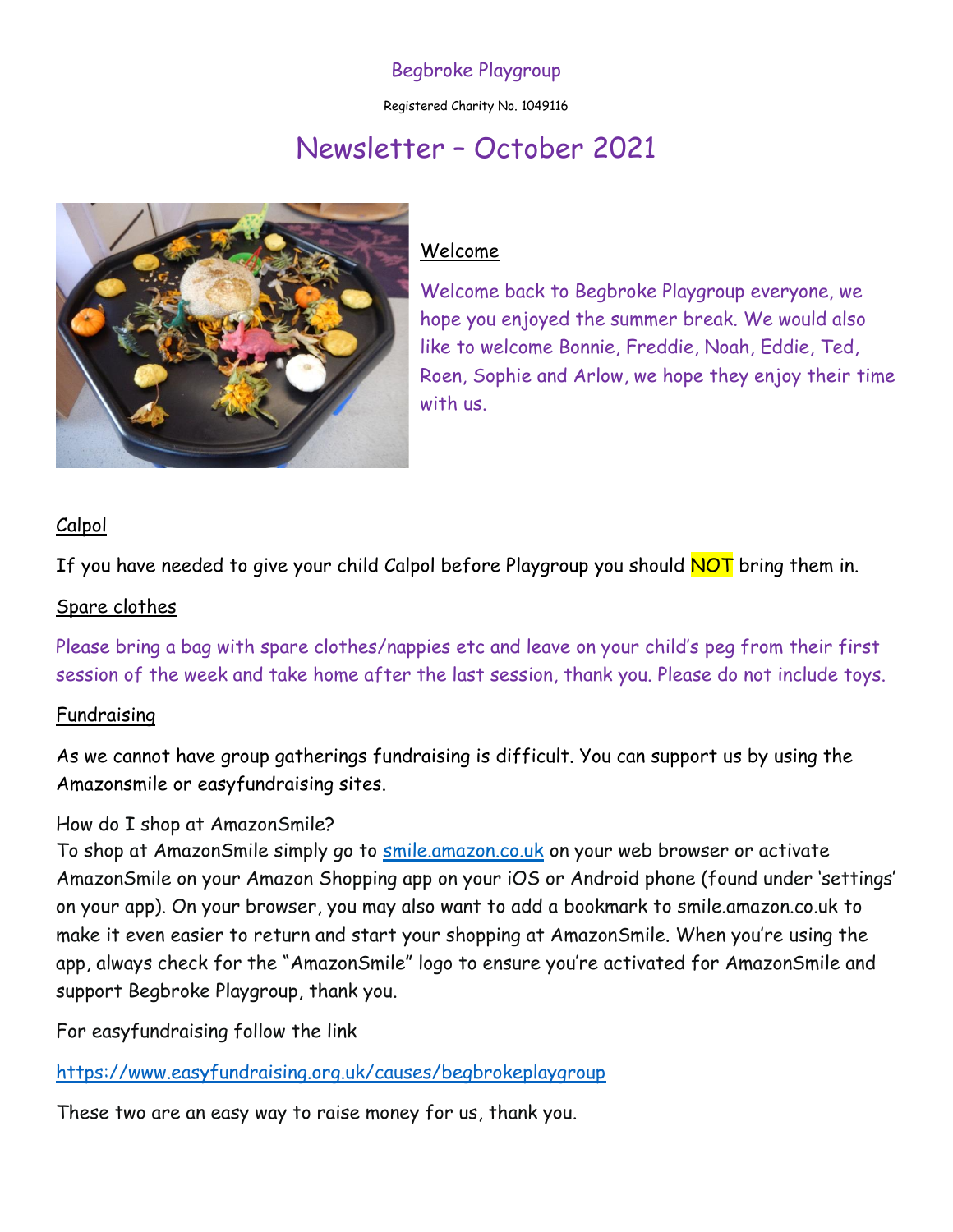# Key Person and Buddies

Our key person approach is still in place and all children have a key person, and buddy who would take over if a key person were off. If you do not know your child's key person or buddy please ask when dropping off or collecting and a member of staff will let you know.

#### Lunch boxes

Please provide your child with a named lunch box which includes a named drink, we need the lunch box clearly named. We provide fresh water in bottles throughout the day, but children enjoy their own drinks for lunch, named please, this could be any juice, milk or squash avoiding fizzy drinks. We do have a microwave in the kitchen so if you would like your child to have a hot meal for lunch that is no problem, i.e. pasta, soups, noodles or potatoes etc.

Your child's lunch box should have a least one portion of fruit or vegetables, a small treat but NO sweets, to promote healthy eating habits. We are promoting oral health and will encourage the children in this.

## Story Sack & Book Lending Library

We have set up a lending library for parents/carers to borrow resources on a weekly basis. The sacks contain books, rhymes, props and games for you to interact with your child. There is a sign-up book for us to keep a record. There is also a contents list in the sacks to help keep track. We have also set up a book section for parents to borrow above the children's drawers. Please enjoy these books with your child/ren. We will rotate the books on a half termly basis. Please see a member of staff if you would like to borrow a sack or a book.

## Show and Tell

Some of the children have enjoyed bringing in items for 'show and tell' at playgroup. Whilst we enjoy sharing these items please can they be an item which is of a special interest or relevance to the child or time of year rather than a toy. A souvenir from a day trip or something found on a walk is ideal.

#### Gates and Doors

Please do **NOT** allow your child to open the gate or doors in playgroup as this may cause a safeguarding issue. We have noticed parents leaving without a member of staff to lock up after them, this is also a safeguarding issue as anyone could walk in or out. We are here to keep your children and ourselves in a safe and welcoming environment. Thank you for your help with this.

## **Car Park**

Please can we remember to be careful when driving into the village hall car park. We have noticed some people driving in rather rapidly and there could be a nasty accident. On the same